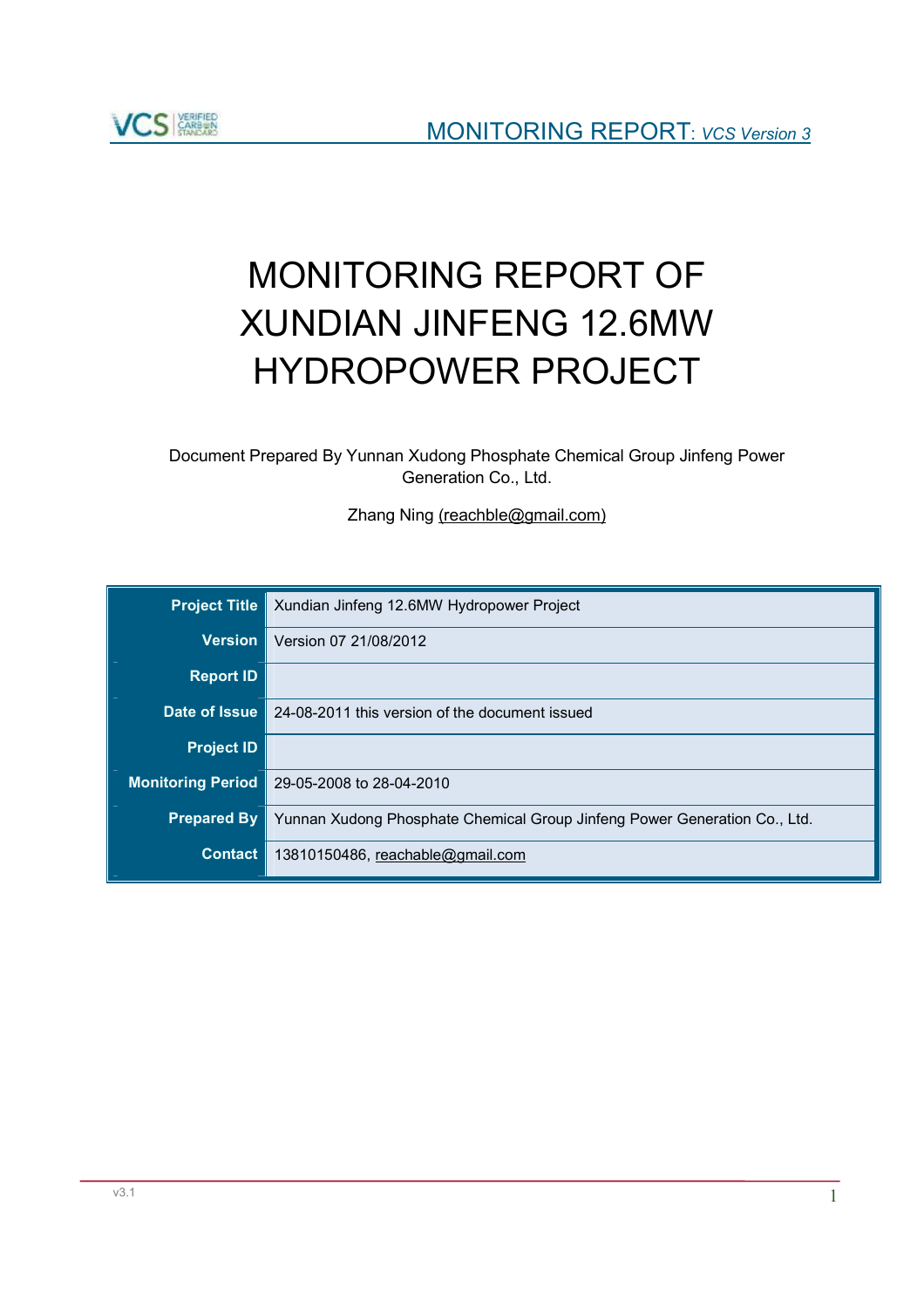

# **Table of Contents**

| $\mathbf{1}$            |     |  |
|-------------------------|-----|--|
|                         | 1.1 |  |
|                         | 1.2 |  |
|                         | 1.3 |  |
|                         | 1.4 |  |
|                         | 1.5 |  |
|                         | 1.6 |  |
|                         | 1.7 |  |
|                         | 1.8 |  |
| $\overline{2}$          |     |  |
|                         | 2.1 |  |
|                         | 2.2 |  |
|                         | 2.3 |  |
| $\overline{\mathbf{3}}$ |     |  |
|                         | 3.1 |  |
|                         | 3.2 |  |
|                         | 3.3 |  |
| 4                       |     |  |
|                         | 4.1 |  |
|                         | 4.2 |  |
|                         | 4.3 |  |
|                         | 4.4 |  |
| 5                       |     |  |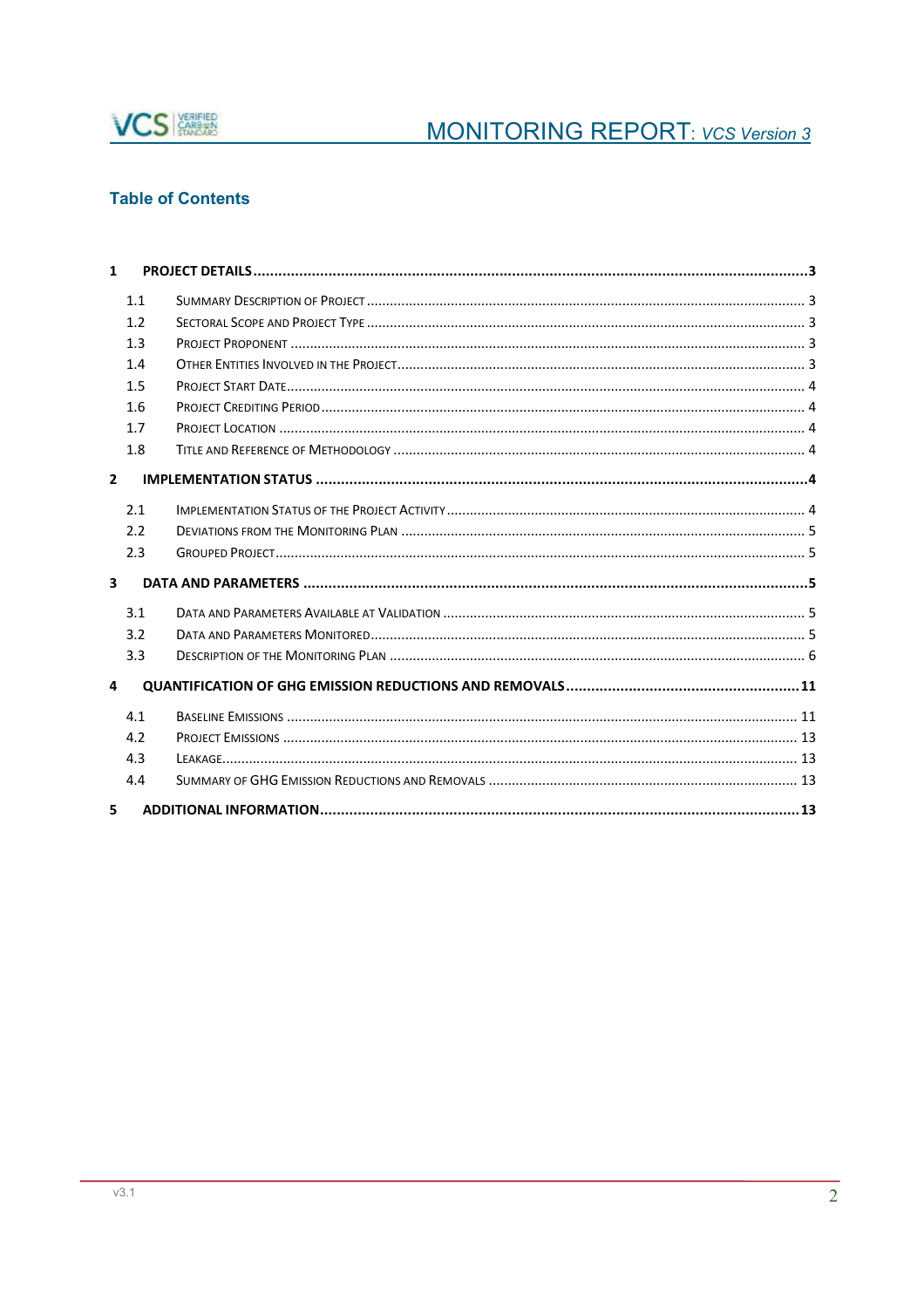

# **1 PROJECT DETAILS**

# **1.1 Summary Description of Project**

The Xundian Jinfeng 12.6MW Hydropower Project (hereafter, "the Project") is a run of river type hydropower project. The total installed capacity is 12.6MW (2\*6.3MW). The purpose of the Project is to utilize the hydro resource to generate electricity which would otherwise have been produced by fossil fuel-fired power plants. The electricity generated will supply the South China Grid via the Yunnan Power Grid (hereafter referred to as CSPG). The Project has registered as a CDM project on 29<sup>th</sup> April, 2010 and is expected to reduce emissions of greenhouse gases by an estimated 40,760tCO2e per year during the first crediting period.

# **1.2 Sectoral Scope and Project Type**

The sectoral scope and activity type of the project is identified as follow:

Sectoral Scope 01: Energy industries (renewable-/non-renewable sources)

Type I: Renewable energy projects

The project is not a grouped project.

# **1.3 Project Proponent**

| <b>Roles/Responsibilities</b> | Project Owner                                                                                   |  |  |
|-------------------------------|-------------------------------------------------------------------------------------------------|--|--|
| Organization                  | Phosphate Chemical Group<br>Yunnan<br>Xudong<br>Jinfeng<br>Power<br>Generation Co., Ltd.        |  |  |
| <b>Address</b>                | Julongge Villa, Luoman Hotspring Hotel, Dianchi Street, Kunming City,<br><b>Yunnan Province</b> |  |  |
| <b>Post Code</b>              | 650238                                                                                          |  |  |
| <b>Country</b>                | P.R.China                                                                                       |  |  |
| <b>Telephone</b>              | +86-871-4613319                                                                                 |  |  |
| <b>Fax</b>                    | +86-871-4589236                                                                                 |  |  |

Table-1 The information of the project proponents

# **1.4 Other Entities Involved in the Project**

There is no other project participant(s).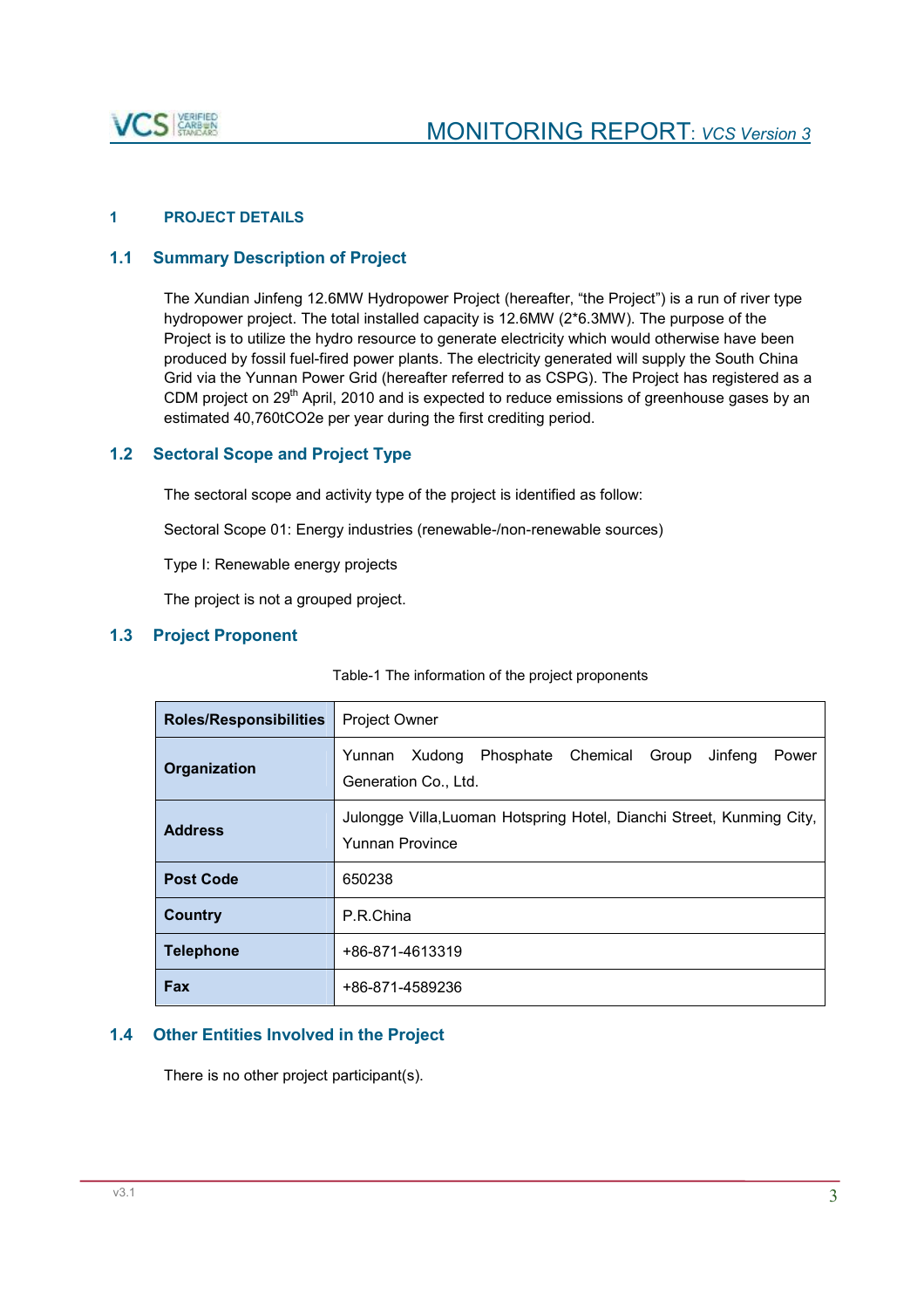

# **1.5 Project Start Date**

The project started on 29/05/2008.

# **1.6 Project Crediting Period**

The project crediting period is from 29/05/2008 to 28/04/2010. The total crediting period is 700 days.

# **1.7 Project Location**

The Project is located in Xundian County, Yunnan Province, People's Republic of China. The construction site is in Fengyi Village and Jinyuan Village. The geographical coordinate of the powerhouse are east longitude of 103°06′35′′and north latitude of 25°52′35′′.

#### **1.8 Title and Reference of Methodology**

The baseline and monitoring methodology used for the Project is "AMS-I.D. - Grid Connected Renewable Electricity Generation" (Version 13). For more information regarding the methodology, please refer to [http://cdm.unfccc.int/methodologies/SSCmethodologies/approved.html.](http://cdm.unfccc.int/methodologies/SSCmethodologies/approved.html)

#### **2 IMPLEMENTATION STATUS**

#### **2.1 Implementation Status of the Project Activity**

The total installed capacity of the Project is 12.6MW, which consists of two turbine generator sets. The types of turbines and generators are CJA475-W-116/2×11 and SFW6300-8/2150 respectively. Key technical specifications are listed in Table 2-1 and Table 2-2 below.

| $1.4919 = 1.1197.19911111941.999911194119119.91.1141191.11199$ |             |                   |
|----------------------------------------------------------------|-------------|-------------------|
| <b>Parameters Name</b>                                         | <b>Unit</b> | <b>Value</b>      |
| Type                                                           |             | CJA475-W-116/2×11 |
| Nominal output                                                 | MW          | 6.528             |
| efficiency                                                     | %           | 89.6              |
| Rated flow quantity                                            | $M^3/s$     | 1.45              |
| Rotational speed                                               | r/min       | 750               |

|  |  |  | Table 2-1 Key Technical specifications of Water turbines |  |
|--|--|--|----------------------------------------------------------|--|
|--|--|--|----------------------------------------------------------|--|

#### **Table 2-2 Key Technical specifications of generators**

| <b>Parameters Name</b> | Unit  | <b>Value</b>   |
|------------------------|-------|----------------|
| Type                   |       | SFW6300-8/2150 |
| Nominal output         | MW    | 6.3            |
| Nominal frequency      | Hz    | 50             |
| Nominal voltage        | k٧    | 6.3            |
| Rotational speed       | r/min | 750            |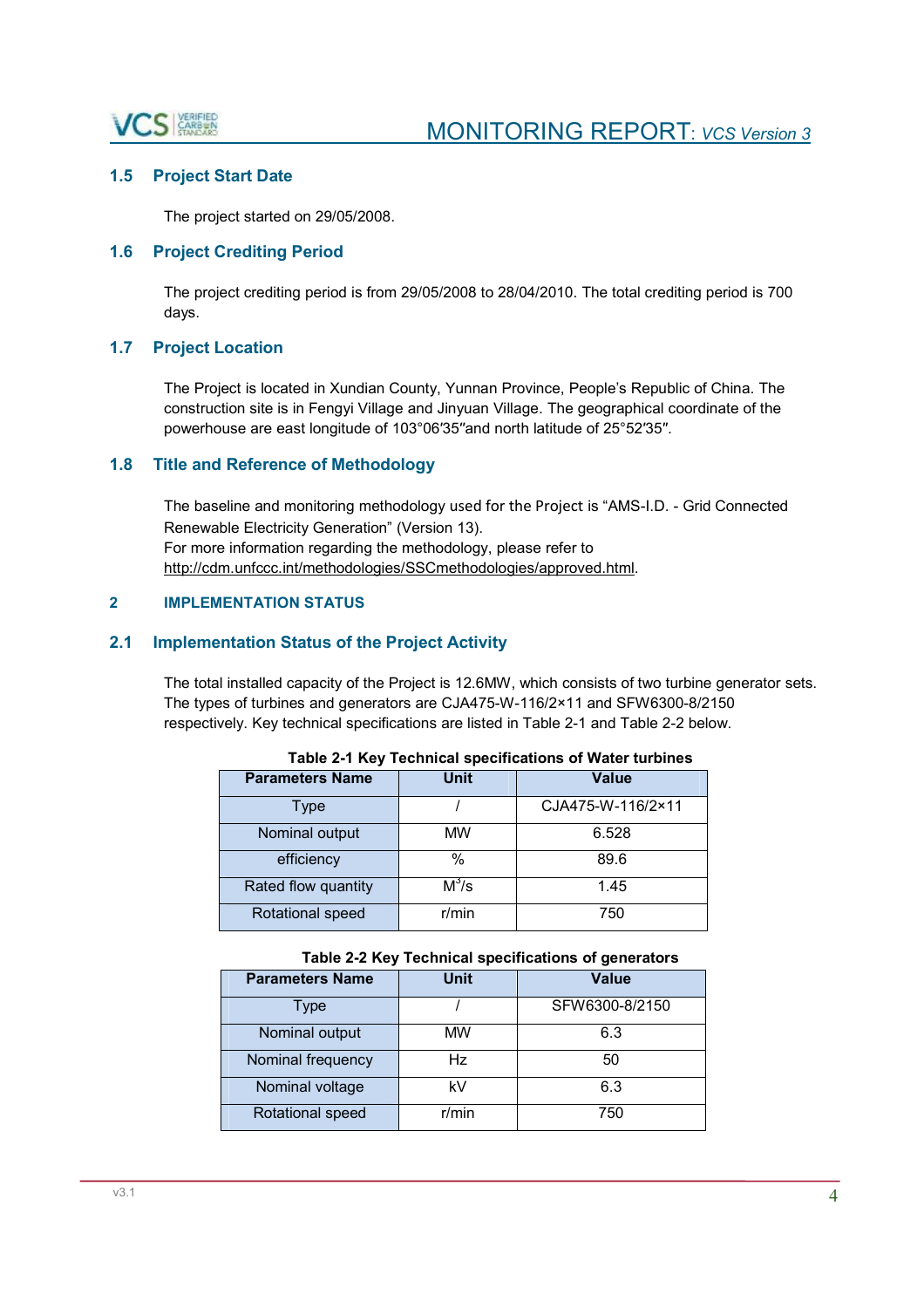

Two generators of the Project started trail operation on 29/05/2008. The Project owner has implemented and operated the Project as per the registered PDD.

During this monitoring period, no special event occurred which may impact the applicability of the methodology.

In this monitoring period (from 29/05/2008 to 28/04/2010), the total emission reductions achieved is 62,389 tCO2e.

# **2.2 Deviations from the Monitoring Plan**

No deviation is requested for this monitoring period.

# **2.3 Grouped Project**

The project is not a grouped project.

# **3 DATA AND PARAMETERS**

# **3.1 Data and Parameters Available at Validation**

| Data Unit / Parameter: | EF                                                  |
|------------------------|-----------------------------------------------------|
| Data unit:             | tCO <sub>2</sub> /MWh                               |
| Description:           | <b>Emission Factor</b>                              |
| Source of data:        | The registered PDD                                  |
| Value applied:         | 0.8433                                              |
| Purpose of the data:   | The data is used for baseline emission calculations |
| Any comment:           | N/A                                                 |

# **3.2 Data and Parameters Monitored**

| Data Unit / Parameter:                                              | $EG_v$                                                                                           |
|---------------------------------------------------------------------|--------------------------------------------------------------------------------------------------|
| Data unit:                                                          | <b>MWh</b>                                                                                       |
| Description:                                                        | Electricity delivered to grid in year y                                                          |
| Source of data:                                                     | Measured by meters                                                                               |
| Description of measurement methods and<br>procedures to be applied: | Readings from main meter M1 and backup meter<br>M <sub>2</sub>                                   |
| Frequency of monitoring/recording:                                  | Continuous on-site measurements and monthly<br>recording                                         |
| Value monitored:                                                    | 74,063.330                                                                                       |
| Monitoring equipment:                                               | Please find the detail information of Main Meter<br>and Backup Meter in Table 3-2 and Table 3-3. |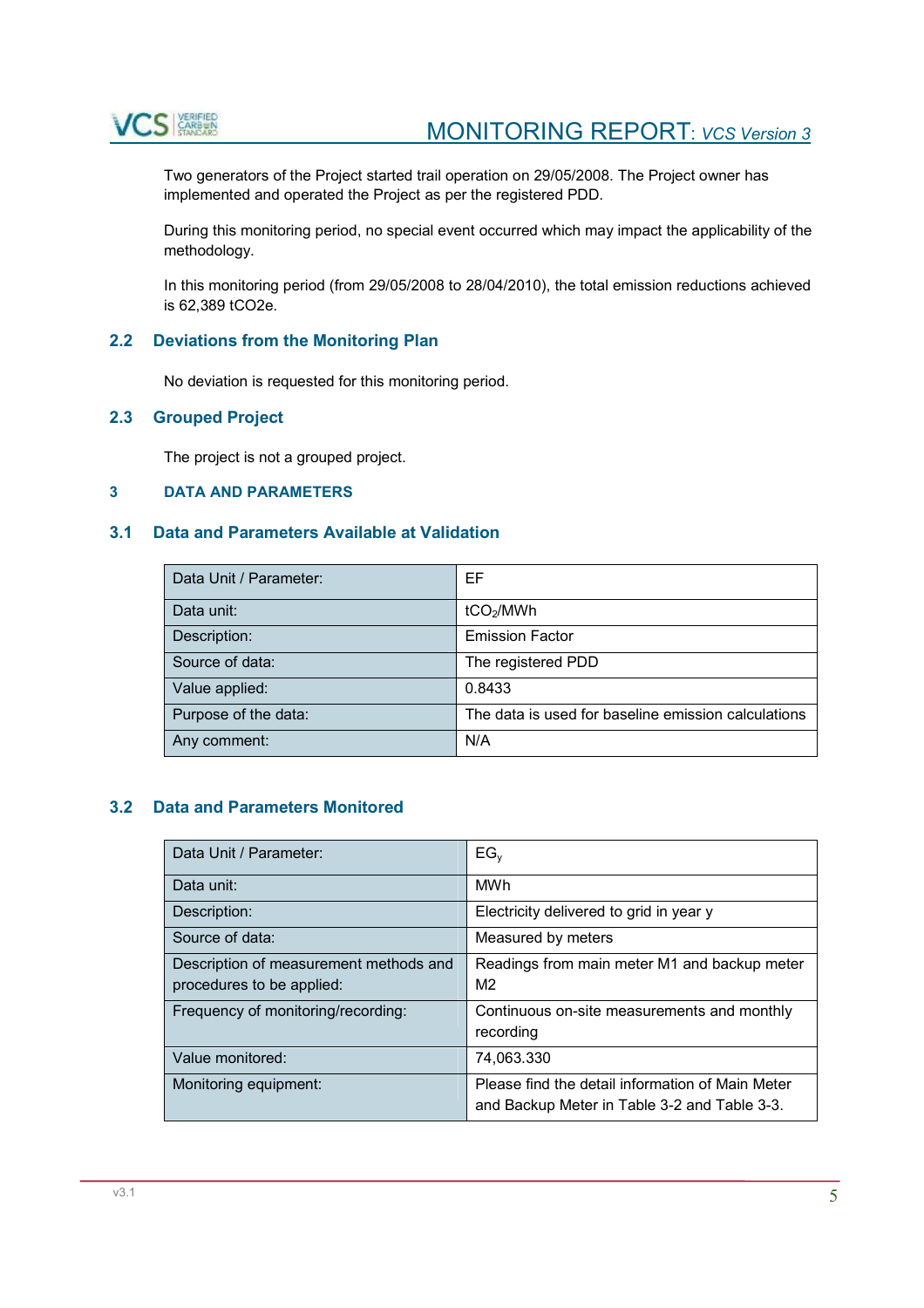

| QA/QC procedures to be applied: | According to national standard, meters are<br>calibrated periodically. Data measured by meters<br>is cross checked by electricity sales receipt. |
|---------------------------------|--------------------------------------------------------------------------------------------------------------------------------------------------|
| Calculation method:             | N/A                                                                                                                                              |
| Any comment:                    | N/A                                                                                                                                              |

| Data Unit / Parameter:                                              | EG <sub>a</sub>                                                                                                                                 |
|---------------------------------------------------------------------|-------------------------------------------------------------------------------------------------------------------------------------------------|
| Data unit:                                                          | MWh                                                                                                                                             |
| Description:                                                        | Electricity supplied by grid in year y                                                                                                          |
| Source of data:                                                     | Measured by meters                                                                                                                              |
| Description of measurement methods and<br>procedures to be applied: | Readings from main meter M1 and backup meter<br>M <sub>2</sub>                                                                                  |
| Frequency of monitoring/recording:                                  | Continuous on-site measurements and monthly<br>recording                                                                                        |
| Value monitored:                                                    | 81.015                                                                                                                                          |
| Monitoring equipment:                                               | Please find the detail information of Main Meter<br>and Backup Meter in Table 3-2 and Table 3-3.                                                |
| QA/QC procedures to be applied:                                     | According to national standard, meters is<br>calibrated periodically. Data measured by meters<br>is cross checked by electricity sales receipt. |
| Calculation method:                                                 | N/A                                                                                                                                             |
| Any comment:                                                        | N/A                                                                                                                                             |

# **3.3 Description of the Monitoring Plan**

Baseline emission factor the project is determined ex ante. Therefore the electricity delivered by the project to the South China Grid is defined as the key data to be monitored. The monitoring plan is drafted to focus on monitoring the electricity delivered by the project to the South China Grid.

#### **1. Monitoring of the Electricity Supplied to the South China Grid by the Project**

The electricity supply is metered by the project entity by national standard electricity meters. An agreement is signed between the project owner and the grid company that defines the metering arrangements and the required quality control procedures to ensure accuracy. According to the Technical Administrative Code of Electric Energy Metering (DL/T448-2000), the electric energy metering equipment is properly configured and the metering equipment is checked by both the project owner and the grid company before the project is in operation.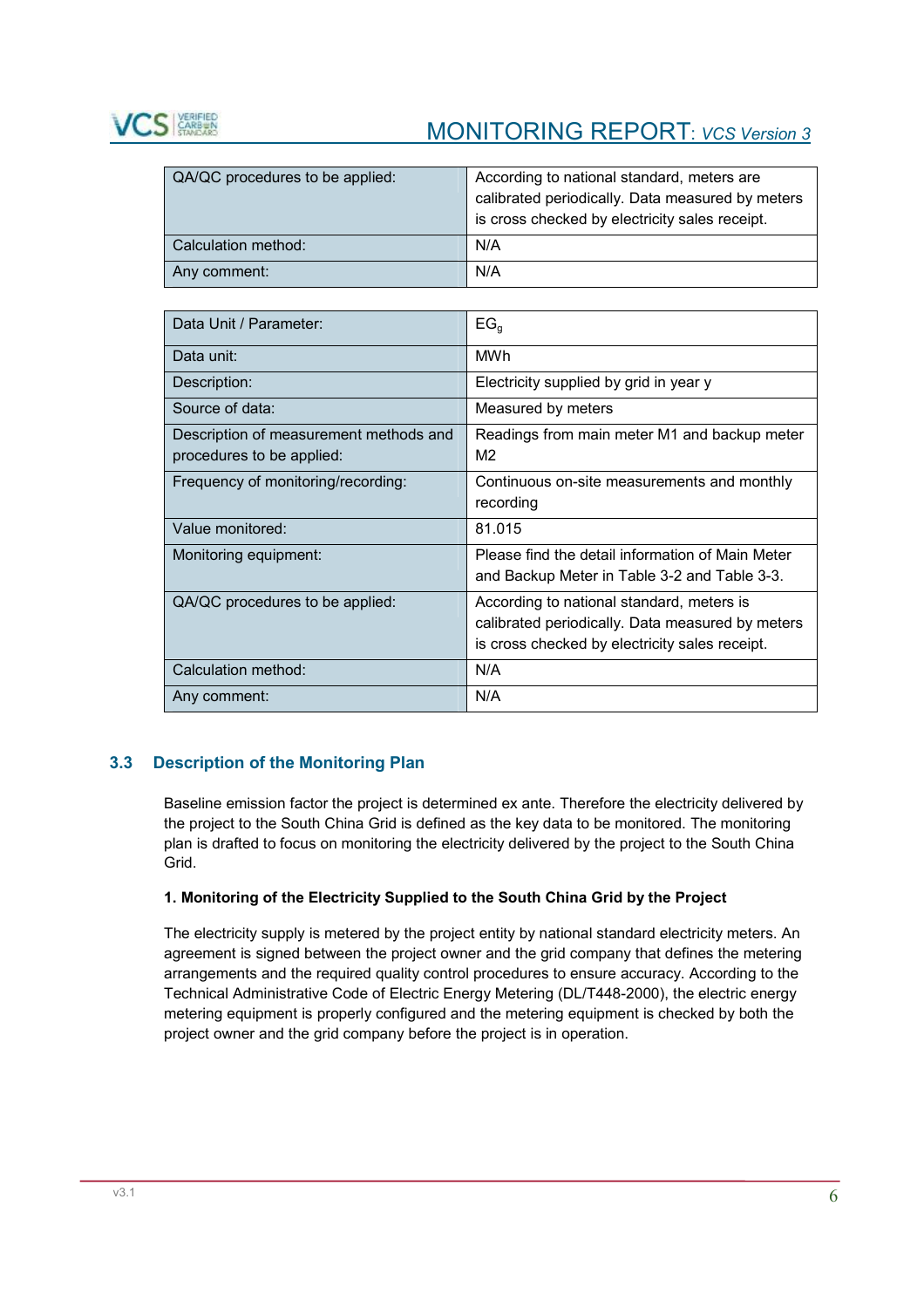



#### **Figure 3-1 Connection Diagram**

Two meters are required, of which, the first meter (backup meter) at the exit of the project station is employed to measure output electricity, and the second meter (main meter) measures the power supplied to the grid at the input of the substation of the Grid Company (interconnection facility connecting the facility to the grid). Both meters (which of them belong to the project owner) have the capability to be read remotely through a communication line. Grid-connected electricity generated by the Project is monitored through main meter. When the main meter has any troubles, the project owner will employ the data monitored by the backup meter. And the data will be cross-checked against relevant electricity sale receipts or records from the grid.

The Project owner will ensure that the meter readings be readily available for validation/verification body's verification.

#### **2. Monitoring of the Electricity Supplied by the South China Grid**

The electricity supplied by the South China Grid is metered by main meter and backup meter mentioned above as EGg, both of them are bi-directional meters.

#### **3. Calibration of Meters & Metering**

Calibration of Meters & Metering is implemented according to relevant standards and rules of the South China Grid.

An agreement was signed between the proposed Project owner and the local grid company that defines the metering arrangements and the required quality control procedures to ensure accuracy.

- The metering equipment is properly calibrated and checked according to the national standard for accuracy.
- The metering equipment has sufficient accuracy so that error resulting from such equipment is not exceed +0.5% of full-scale rating.
- Both Meters are jointly inspected and sealed on behalf of the parties concerned and aren't interfered with by either party except in the presence of the other party or its accredited representatives.
- All the meters installed are tested by the local grid company within 10 days after:
	- (a) The detection of a difference larger than the allowable error in the reading of both meters
	- (b) The repair of all or part of the meter caused by the failure of one or more parts to operate in accordance with the specifications
	- (c) If any errors are detected, the party owning the meter shall repair, recalibrate or replace the meter giving the other party sufficient notice to allow a representative to attend during any corrective activity.
- Will any previous months reading of the Main Meter be inaccurate by more than the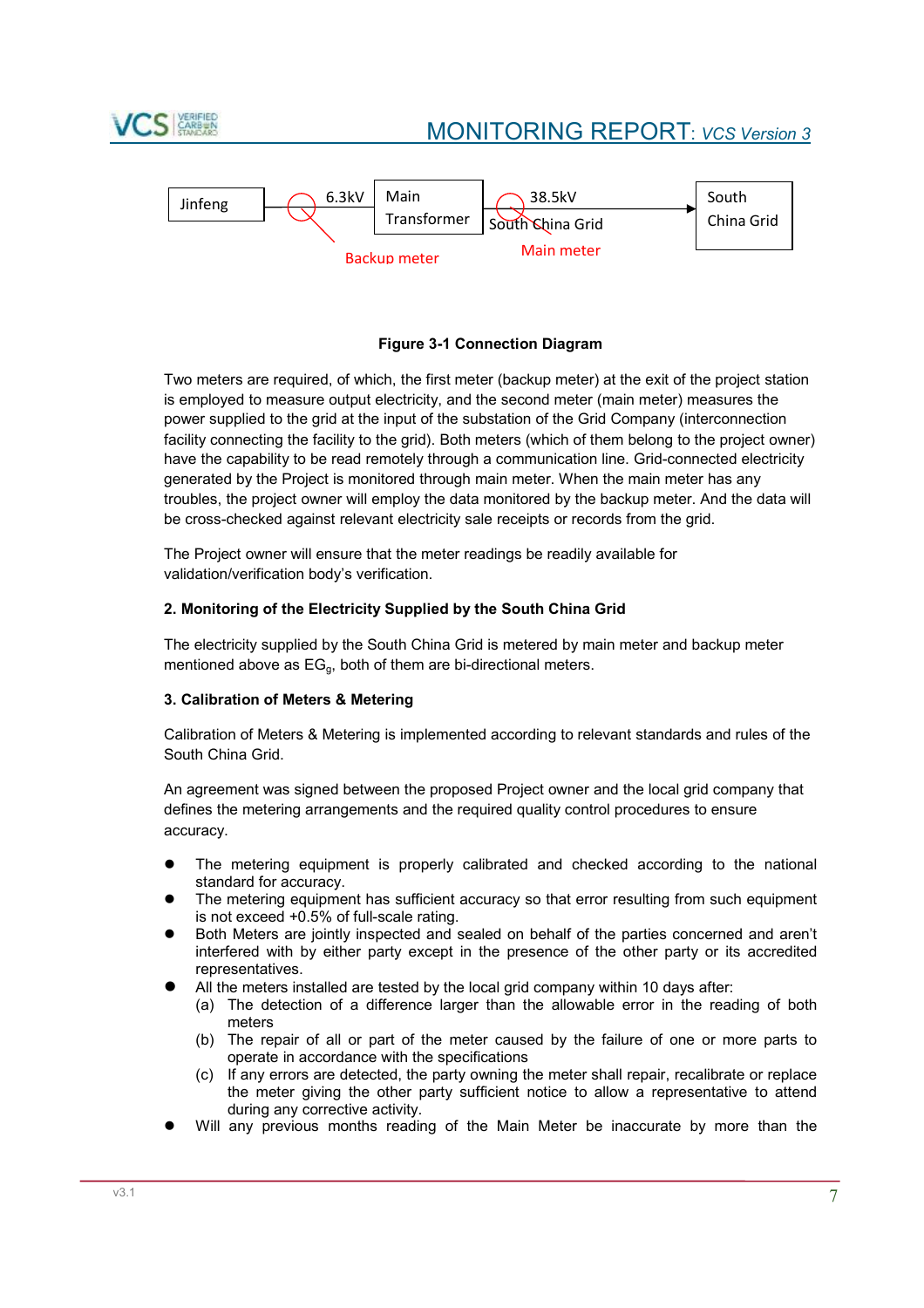

allowable error, or otherwise functioned improperly, the grid-connected electricity generated by the proposed Project will be determined by:

- (a) First, by Reading Backup Meter, unless a test by either party reveals it is inaccurate
- (b) If the backup system is not within acceptable limits of accuracy or is performing improperly, the proposed Project owner and the local grid company shall jointly prepare an estimate of the correct reading by reading the meters for each generation, and deducting the internal power usage and transmission loss which are estimated by the value of last month, and
- (c) If the proposed Project owner and the local grid company fail to agree the estimate of the correct reading, then the matter will be referred for arbitration according to agreed procedures.
- The electricity recorded by the Main Meters alone suffices for the purpose of billing and emission reduction verification as long as the error in the Main Meter is within the permissible limits.

Calibration is carried out by the local grid company with the records being provided to the proposed Project owner, and these records are maintained by the proposed Project owner and the third party designated.

The metering instruments are calibrated according to the national standard and a report of the calibration is included in the monitoring report. If during the year significant discrepancies between the readings of the instruments of the project entity and the instruments of the grid company exist, both instruments will be recalibrated. This action will be logged and included in the monitoring report. Calibration is carried out by the grid company. The formal records of the calibration are provided to and maintained by the project owner. These records are available to the verifier. The project owner may decide to store additional copies of the calibration records for safe-keeping with a third party.

All the records are documented and maintained by the Project owner for validation/verification body's verification.

The detail information of Main Meter and Backup Meter is listed in Table 3-2 and Table 3-3:

| <b>Serial Number</b>                              | 005Z0024                                                                                                | <b>Type</b>                            | <b>Electricity meter</b> |
|---------------------------------------------------|---------------------------------------------------------------------------------------------------------|----------------------------------------|--------------------------|
| <b>Accuracy class</b>                             | 0.2S                                                                                                    | <b>Calibration</b><br><b>Frequency</b> | Annually                 |
| Date of The One before<br><b>Last Calibration</b> | 22/01/2009                                                                                              |                                        |                          |
| <b>Calibration Entity</b>                         | Xundian Power Supply Co., Ltd                                                                           |                                        |                          |
| Date of Last Calibration                          | 25/11/2011                                                                                              | <b>Valid Till</b>                      | 24/11/2012               |
| <b>Calibration Entity</b>                         | Electric Power Research Institute of Yunnan Electric Power<br>Test&Research Institute (Group) Co., Ltd. |                                        |                          |

#### **Table 3-2 Detail information of Main Meter**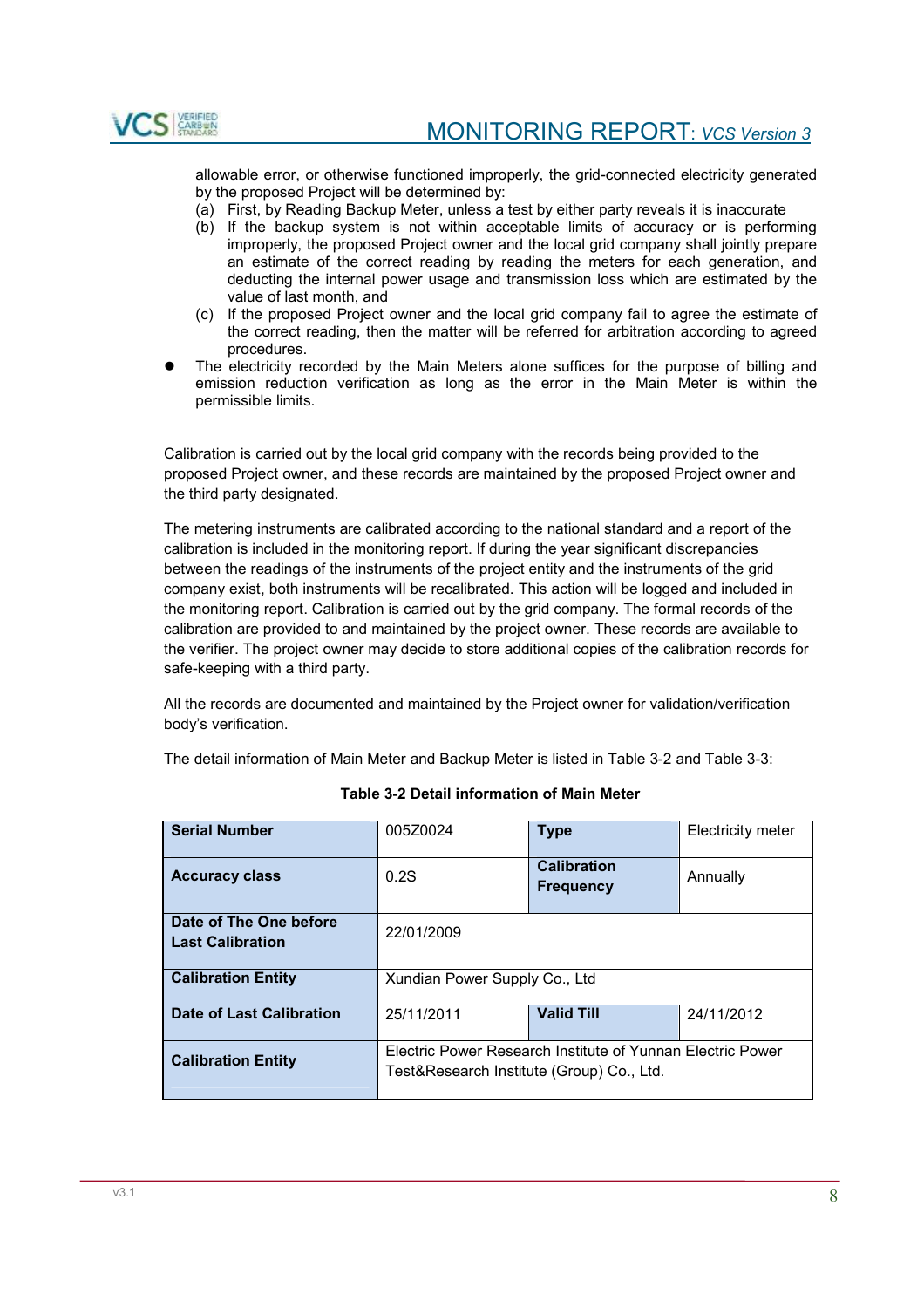

| <b>Accreditation of</b> | Accredited by China National Accreditation Service for |
|-------------------------|--------------------------------------------------------|
| <b>Calibration</b>      | <b>Conformity Assessment</b>                           |
|                         |                                                        |

|  | Table 3-3 Detail information of Backup Meter |  |  |
|--|----------------------------------------------|--|--|
|  |                                              |  |  |

| <b>Serial Number</b>                              | D2005000981                                                                                            | <b>Type</b>                            | <b>Electricity meter</b> |  |  |
|---------------------------------------------------|--------------------------------------------------------------------------------------------------------|----------------------------------------|--------------------------|--|--|
| <b>Accuracy class</b>                             | 0.5                                                                                                    | <b>Calibration</b><br><b>Frequency</b> | Annually                 |  |  |
| Date of The One before<br><b>Last Calibration</b> | 22/01/2009                                                                                             |                                        |                          |  |  |
| <b>Calibration Entity</b>                         | Xundian Power Supply Co., Ltd                                                                          |                                        |                          |  |  |
| Date of Last Calibration                          | 25/11/2011                                                                                             | <b>Valid Till</b>                      | 24/11/2012               |  |  |
| <b>Calibration Entity</b>                         | Electric Power Research Institute of Yunnan Electric Power<br>Test&Research Institute (Group) Co., Ltd |                                        |                          |  |  |
| <b>Accreditation of</b><br><b>Calibration</b>     | Accredited by China National Accreditation Service for<br><b>Conformity Assessment</b>                 |                                        |                          |  |  |

#### **4. Quality Assurance and Quality Control**

The quality assurance and quality control procedures for recording, maintaining and archiving data shall be improved as part of this CDM project activity according to EB rules and real practice in terms of the need for verification of the emission reductions on an annual basis according to this PDD.

#### **5. Data Management System**

Specific staff is appointed by the Project owner to take the overall responsibility for monitoring of greenhouse gas emission reductions and keeping all the data and information for emission reductions verification. And he (or she) prepares operational reports of the project activity, recording the daily operation of the hydropower station, including operating periods, power generation; power delivered to the grid, equipment defects, etc. Finally, the monitoring reports are reviewed by the General Manager.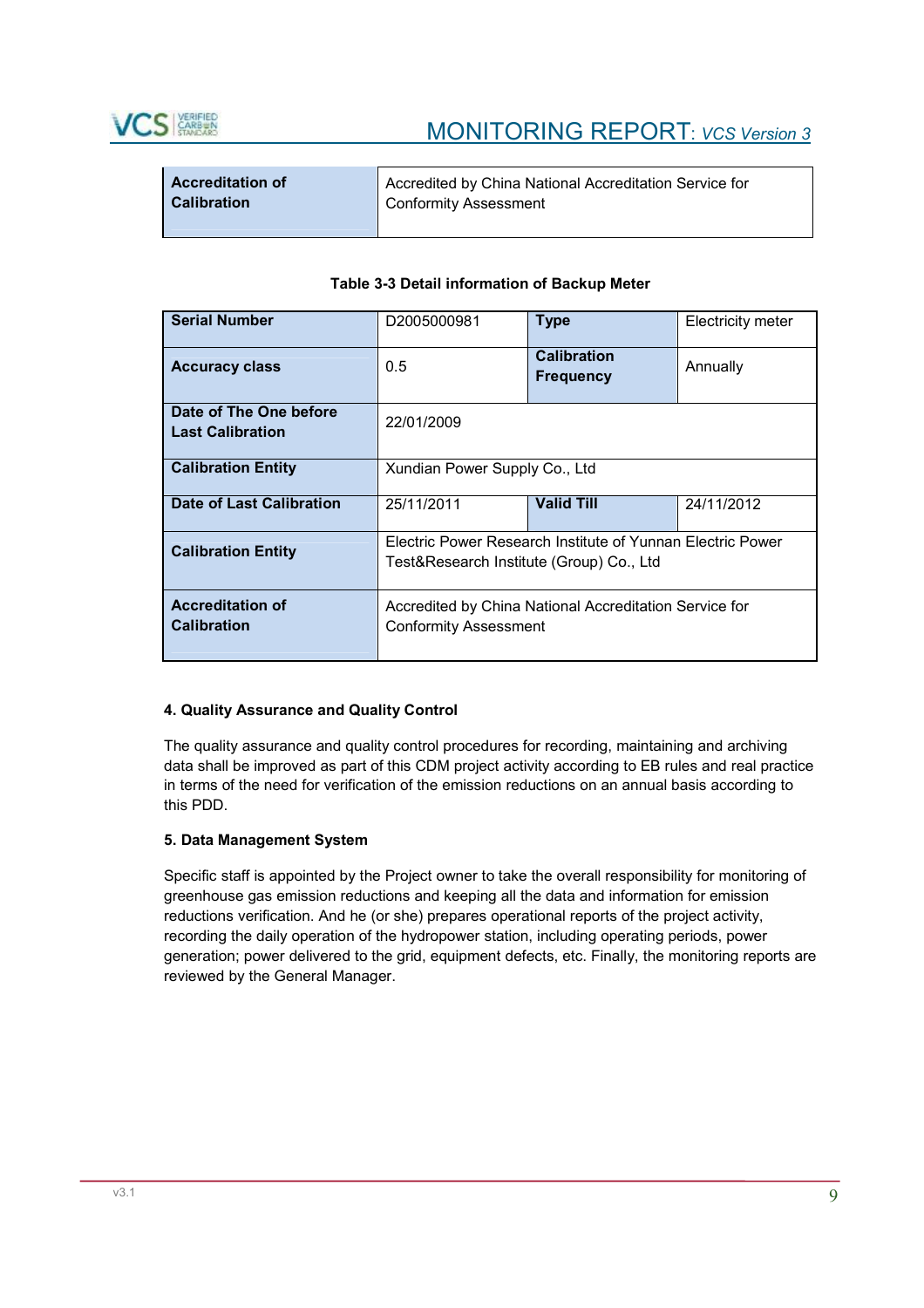



# **6. Corrective actions**

Specific staff logs all corrective actions and report in the monitoring report. In case corrective actions are considered necessary, these actions are implemented according to the procedure outlined below.



# **7. Training**

A CDM group is established within the Project Owner to carry out the monitoring work. Its staffs are trained by the experts of Beijing Ruichi Electric Power Information Technology Co.,Ltd.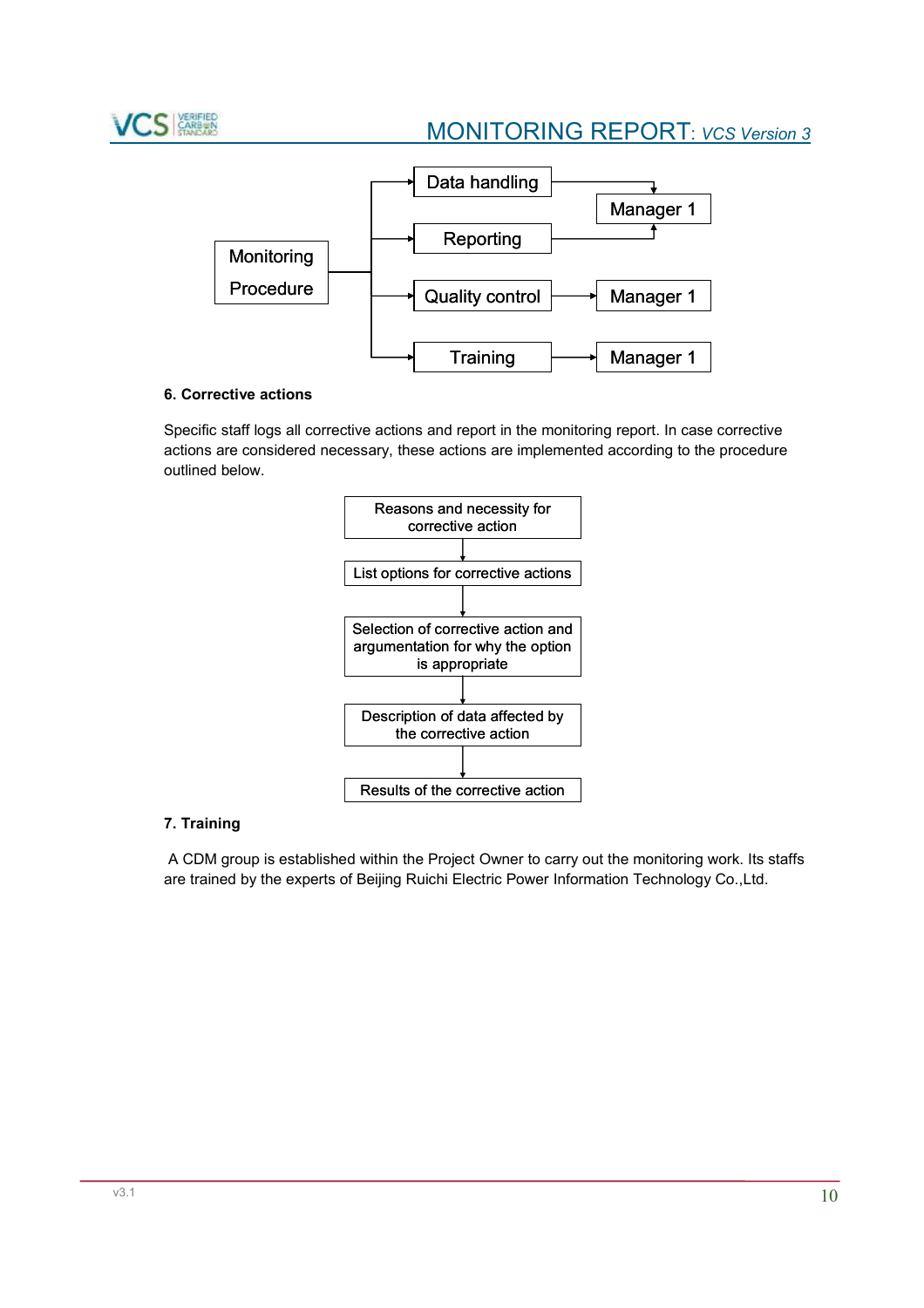# VCS

# **4 QUANTIFICATION OF GHG EMISSION REDUCTIONS AND REMOVALS**

# **4.1 Baseline Emissions**

In accordance with the AMS-I.D, Baseline emissions are calculated according to the following formula:

$$
BE_y = (EG_y - EG_g) \times EF_y
$$

Where:

| BE <sub>v</sub> | baseline emissions            |
|-----------------|-------------------------------|
| $EG_v$          | Electricity delivered to grid |
| EG <sub>g</sub> | Electricity supplied by grid  |
| EF <sub>v</sub> | baseline emission factor      |

The emission factor  $EF_v$  is equal to 0.8433 tCO2/MWh.  $EF_v$  has been calculated in the Project Design Document and is fixed during the first crediting period.

The monitored data based on meter readings and sales receipts for the Project are as following:

|                           | <b>Meter</b>                  | <b>Sales</b>                    | Deducted                    | Conservati                  | <b>Meter</b>                  | <b>Sales</b>                    | Added                       | Conservat                    |                      |
|---------------------------|-------------------------------|---------------------------------|-----------------------------|-----------------------------|-------------------------------|---------------------------------|-----------------------------|------------------------------|----------------------|
| Period                    | Records<br>(EG <sub>y</sub> ) | Receipts*<br>(EG <sub>y</sub> ) | Value<br>(EG <sub>y</sub> ) | ve Value<br>EG <sub>y</sub> | Records<br>(EG <sub>g</sub> ) | Receipts*<br>(EG <sub>g</sub> ) | Value<br>(EG <sub>g</sub> ) | ive Value<br>EG <sub>g</sub> | $EG_{y}$ - E $G_{g}$ |
| 29/05/2008-<br>25/06/2008 | 3,021.984                     | 3,021.984                       | 15.110                      | 3,006.874                   | 7.756                         | 7.756                           | 0.039                       | 7.795                        | 2,999.079            |
| 25/06/2008-<br>25/07/2008 | 7,786.660                     | 7,786.660                       | 38.933                      | 7,747.727                   | 0.000                         | 0.000                           | 0.000                       | 0.000                        | 7,747.727            |
| 25/07/2008-<br>25/08/2008 | 7,645.372                     | 7,645.372                       | 38.227                      | 7,607.145                   | 0.448                         | 0.448                           | 0.002                       | 0.450                        | 7,606.695            |
| 25/08/2008-<br>25/09/2008 | 5,446.224                     | 5,446.224                       | 27.231                      | 5,418.993                   | 0.140                         | 0.140                           | 0.001                       | 0.141                        | 5,418.852            |
| 25/09/2008-<br>25/10/2008 | 4,020.156                     | 4,020.156                       | 20.101                      | 4,000.055                   | 0.336                         | 0.336                           | 0.002                       | 0.338                        | 3,999.718            |
| 25/10/2008-<br>25/11/2008 | 7,734.636                     | 7,734.636                       | 38.673                      | 7,695.963                   | 0.308                         | 0.308                           | 0.002                       | 0.310                        | 7,695.653            |
| 25/11/2008-<br>25/12/2008 | 4,270.140                     | 4,270.140                       | 21.351                      | 4,248.789                   | 0.448                         | 0.448                           | 0.002                       | 0.450                        | 4,248.339            |
| 25/12/2008-<br>20/01/2009 | 2,491.160                     | 2,491.160                       | 12.456                      | 2,478.704                   | 1.204                         | 1.204                           | 0.006                       | 1.210                        | 2,477.494            |
| 20/01/2009-<br>20/02/2009 | 2,261.728                     | 2,261.728                       | 11.309                      | 2,250.419                   | 4.844                         | 4.844                           | 0.024                       | 4.868                        | 2,245.551            |
| 20/02/2009-<br>20/03/2009 | 1,401.988                     | 1,401.988                       | 7.010                       | 1,394.978                   | 4.060                         | 4.060                           | 0.020                       | 4.080                        | 1,390.898            |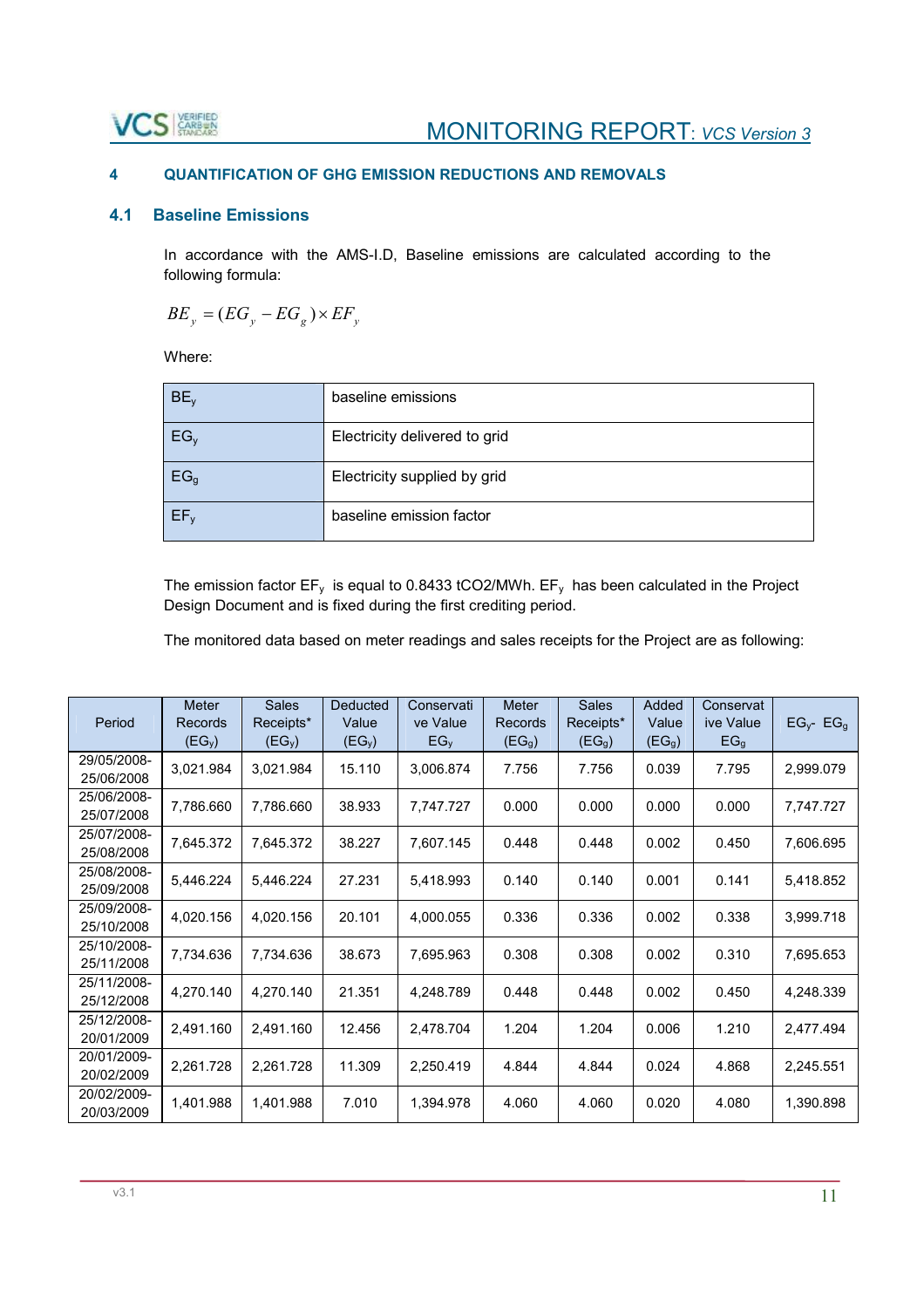

| 20/03/2009-<br>20/04/2009              | 1.827.448      | 1.827.448      | 9.137   | 1,818.311  | 5.236  | 5.236  | 0.026 | 5.262  | 1,813.049  |
|----------------------------------------|----------------|----------------|---------|------------|--------|--------|-------|--------|------------|
| 20/04/2009-<br>20/05/2009              | 1,650.712      | 1,650.712      | 8.254   | 1,642.458  | 5.180  | 5.180  | 0.026 | 5.206  | 1,637.253  |
| 20/05/2009-<br>20/06/2009              | 704.508        | 704.508        | 3.523   | 700.985    | 5.852  | 5.852  | 0.029 | 5.881  | 695.104    |
| 20/06/2009-<br>20/07/2009              | 3,749.060      | 3,749.060      | 18.745  | 3,730.315  | 1.652  | 1.652  | 0.008 | 1.660  | 3,728.654  |
| 20/07/2009-<br>20/08/2009              | 6,695.864      | 6,695.864      | 33.479  | 6,662.385  | 0.112  | 0.112  | 0.001 | 0.113  | 6,662.272  |
| 20/08/2009-<br>20/09/2009              | 4,832.632      | 4,832.632      | 24.163  | 4.808.469  | 0.028  | 0.028  | 0.000 | 0.028  | 4.808.441  |
| 20/09/2009-<br>20/10/2009              | 2,721.236      | 2,721.236      | 13.606  | 2,707.630  | 0.308  | 0.308  | 0.002 | 0.310  | 2,707.320  |
| 20/10/2009-<br>20/11/2009              | 1,713.656      | 1,713.656      | 8.568   | 1,705.088  | 2.520  | 2.520  | 0.013 | 2.533  | 1,702.555  |
| 20/11/2009-<br>14/12/2009              | 1,073.100      | 1,073.100      | 5.366   | 1,067.735  | 0.308  | 0.308  | 0.002 | 0.310  | 1,067.425  |
| 14/12/2009-<br>20/01/2010              | 1,435.280      | 1,435.280      | 7.176   | 1,428.104  | 11.788 | 11.788 | 0.059 | 11.847 | 1,416.257  |
| 20/01/2009-<br>20/02/2010              | 957.376        | 957.376        | 4.787   | 952.589    | 7.560  | 7.560  | 0.038 | 7.598  | 944.991    |
| 20/02/2009-<br>20/03/2010              | 918.568        | 918.568        | 4.593   | 913.975    | 4.676  | 4.676  | 0.023 | 4.699  | 909.276    |
| 20/03/2009-<br>20/04/2010              | 17.808         | 17.808         | 0.089   | 17.719     | 8.708  | 8.708  | 0.044 | 8.752  | 8.967      |
| 20/04/2009-<br>28/04/2010              | 53.200         | 53.200         | 0.266   | 52.934     | 6.188  | 6.188  | 0.031 | 6.219  | 46.715     |
| 28/04/2010-<br>28/04/2010<br>(24:00PM) | 5.012          | 5.012          | 0.025   | 4.987      | 0.952  | 0.952  | 0.005 | 0.957  | 4.030      |
| Total                                  | 74,435.50<br>8 | 74,435.50<br>8 | 372.178 | 74,063.330 | 80.612 | 80.612 | 0.403 | 81.015 | 73,982.315 |

Because the qualification certificate of calibration entity was invalid after 15/06/2009, the former Main Meter and Backup Meter were calibrated on 25/11/2011 and the current Main Meter and Backup Meter were calibrated on 29/11/2011, by a new calibration entity. The calibration of meters are delayed, according to the "Guidelines for assessing compliance with the calibration frequency requirements" (Annex 60, EB52), form 29/05/2008, the conservative value of  $EG<sub>v</sub>$  is deducted by the meter's maximum permissible error (0.5%), and the conservative value of  $EG_q$  is added by the meter's maximum permissible error (0.5%).

The meter reading time is 8:00 AM every day, But for the last day 28/04/2010, the meter reading is recorded at 24:00. (Namely 0:00, 29/04/2010). According to the statement from Xundian Power Supply, the electricity imported and exported were both 0 before 8:00AM of the first day. The electricity imported after 8:00AM of the last day was 5.012MWh, and the electricity exported was 0.952MWh.

The formula for calculating baseline emissions is:

BEy = ( EGy – EGg )\* EFy = (74,063.330- 81.015)\*0.8433=62,389 tCO2e